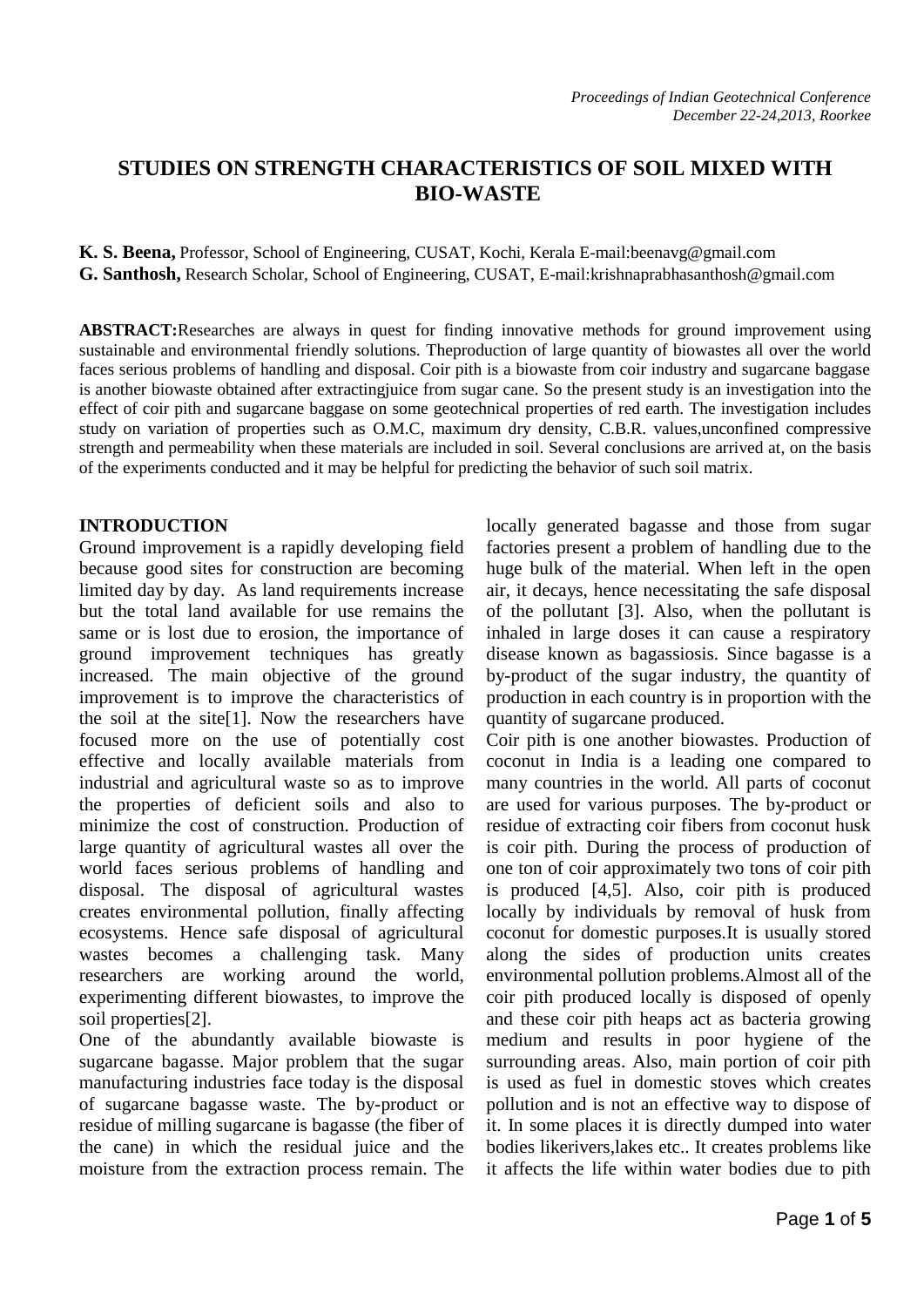decay, thus necessitating the safe disposal. Transportation of coir pith to dumping sites is also expensive.

Many studies have conducted around the world to understand the changes in the various properties of the soil due to the addition of different materials to the soil. This paper deals with the results of investigations on the effect of sugarcane bagasse and coirpith on some geotechnical properties of soil, such as compaction characteristics, CBR, U.C.C., permeability etc., with the different percentage of sugarcane bagasse and coir pith.

## **MATERIALS USED Soil Sample**

Representative soil sample used for this experimental study was Laterite soil, which are most commonly observed soil types in Kerala. Laterite soil sample was obtained from the site of Aluva, Ernakulam district, Kerala by machine excavation after clearing of 1m top soil and its properties are given in Table 1.

#### **Table 1**Properties of soil used

| S1.<br>No:     | Properties                         | Values                 |
|----------------|------------------------------------|------------------------|
| 1              | <b>Natural Moisture Content</b>    | 7%                     |
| $\overline{2}$ | <b>Specific Gravity</b>            | 2.52                   |
| 3              | Atterberg's Limits                 |                        |
|                | Liquid Limit                       | 56%                    |
|                | <b>Plastic Limit</b>               | 31.5%                  |
|                | <b>Plasticity Index</b>            | 24.5%                  |
|                | Flow index                         | 25.1                   |
|                | Toughness index                    | 97.49%                 |
| 4              | <b>Maximum Dry Density</b>         | 18.46 kN/m3            |
| 5              | <b>Optimum Moisture</b><br>Content | 14.28%                 |
| 6              | CBR value at 5mm                   | 13.22%                 |
|                | Vane Shear                         | 0.238N/cm <sup>2</sup> |
| 8              | Cohesion                           | $0.051N/mm^2$          |
| 9              | Angle of Internal Friction         | $27^0$                 |

## **Sugarcane Bagasse**

Sugar cane is a genus of 6 to 37 spices of tall perennial grasses, nature to warm temperate to tropical regions of the world.Bagasse is the fibrous matter that remains after sugarcane stalks are crushed to extract their juice. Sugarcane bagasse consists of cellulose, 43.6%, hemi-cellulose, 33.8%, lignin,18.1%, ash, 2.3% and wax, 0.8%, on a dry weight basis [6].The sugarcane bagasse samples used for these studies were air dried for two weeks and were collected from sugarcane juice shop.It was cut into pieces of lengths 15-25 mm for adding into the soil as shown in the Figure 1.



**Fig.1** Cut Sugarcane Bagasse of length 15-25 mm

#### **Coir Pith**

Coir pith is made from coconut husks, which are byproducts of the industries that use coconuts. Chemical Composition of coir fiber which is contained in coir pith is Lignin 45.84%, Cellulose 43.44%, Water Soluble 5.25%, Pectin and Related Compounds 3.30%, Ash 2.22%, Hemi Cellulose 0.25%[7].Coir pith used for this study was procured from a local coir manufacturing unit near Alapuzha and is as shown in the Figure 2.



**Fig.2** Coir Pith used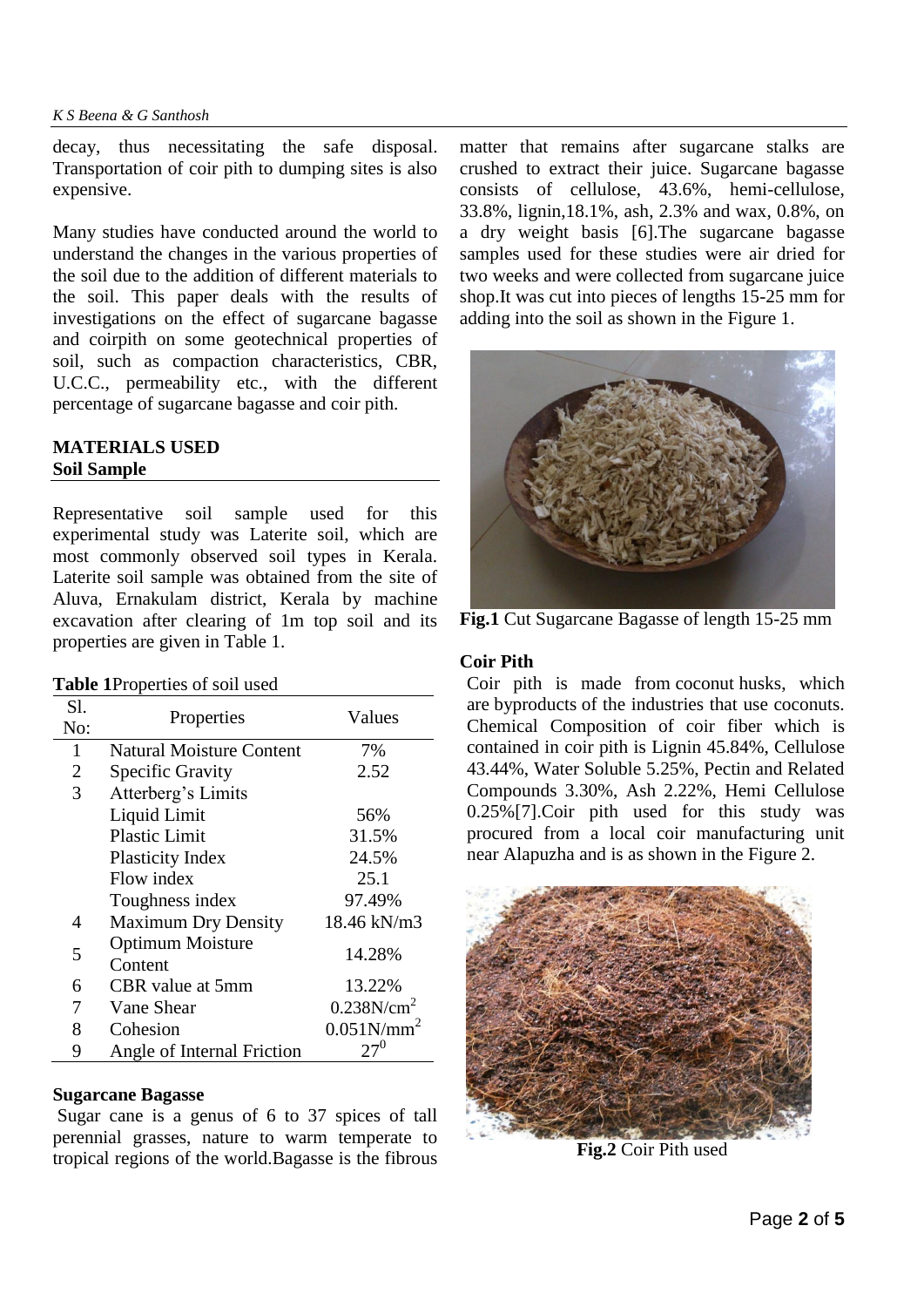## **EXPERIMENTAL STUDIES**

For studying the changes in the properties of the soil, various experiments such as Proctor Compaction tests, CBR test, Unconfined Compressive Strength test and permeability tests were conducted on parent soil samples and soil mixed with both sugarcane bagasse and coir pith in different percentages. The experiments were conducted as per Indian Standard Specifications.

The sugarcane bagasse samples were first cut using industrial knives in to length ranging from 15mm-25mm was added to the soil sample in 2, 4, 6 and 8 percentages by weight of the soil sample and the coir pith were added to the soil sample in 1,2,3,4,5 and 6 percentages by weight of the soil sample for every test.

## **RESULTS AND DISCUSSION**

#### **Proctor Compaction Test**

Modified Compaction test was conducted with different percentages of sugar cane bagasse and coir pith.The tests were conducted as per IS-2720- Part8-(1980).[8]

### *Variation in O.M.C.*

Figure 3 shows the variation of optimum moisture content with different percentage of sugarcane bagasse and coir pith. It is found that the optimum moisture content increases till the addition of 4% sugarcane baggase and decreases afterwards. OMC increased from 13.22% for parent soil to 22.5 % for 4 % sugarcane baggase in soil and decreased thereafter till 14% for 8% sugarcane bagasse. In the case of coir pith mixed soil it is found from the graph that the optimum moisture content increases till 4 % coir pith and decreases afterwards. OMC was found to be 24.4 % for 4 % coir pith in soil.



**Fig. 3**Variation of OMC

#### *Variation in Dry Density*

It is found that dry density decreases with increase in the sugarcane bagasse content. Dry density was found to be 1.846 g/cc for parent soil and it decreased to 1.51 g/cc for 8% sugarcane bagasse. But in the case of coir pith mixed soil it is found (Figure4) that dry density increases just till 1 % coir pith and decreases afterwards.



**Fig. 4** Variation of Dry Density

Dry density was found to be 1.891 g/cc for 1 % coir pith content in the soil.And it decreases upto 1.62 g/cc for 6% coir pith. The decrease in dry density may be due to the fact that soil bagasse mixuture and soil coir pith mixture bocomes more soft because of small density of these materials.

## **California Bearing Ratio**

CBR tests were conducted as per IS 2720- Part16(1979) on parent soil and different percentage of sugarcane bagasse and coir pith mixed with soil[9]. It is found that the CBR value corresponding to 5 mm penetration increases with increase in sugarcane bagasse and decreases after a particular percentage of sugarcane bagasse. CBR value increased from 13.22% for 0% sugarcane bagasse to 25.1%for 2 % sugarcane bagasse content in the soil and decreased thereafter to 16.84% for 8% sugarcane bagass. Similar type of variations are shown for CBR values,by the addition of different percentage of coir pith also. It is found that the CBR value (%) at 5 mm penetration increases as we add on coir pith and decreases after a particular % of coir pith.Maximum CBR value for 5mm was obtained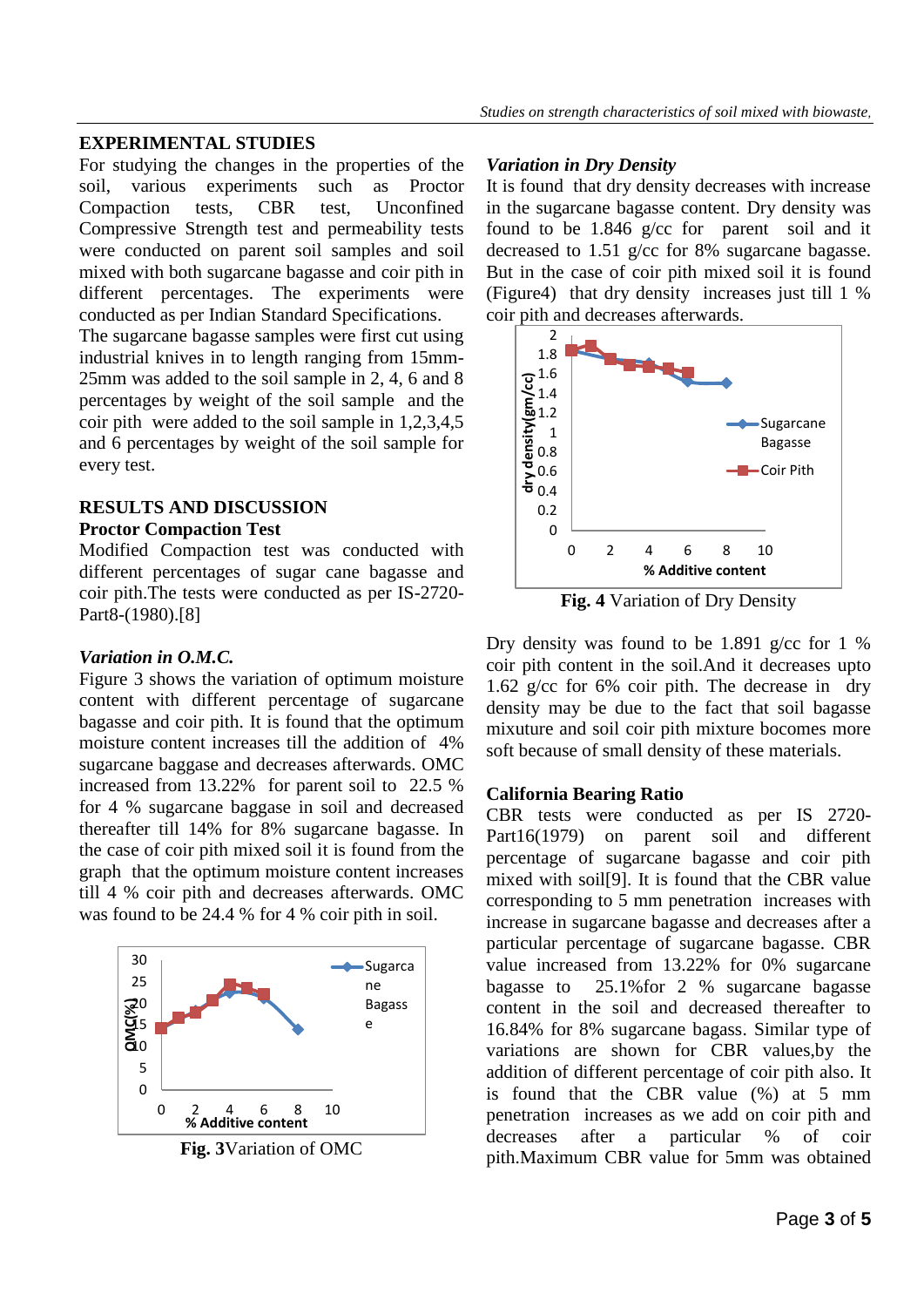as 34.78% at 4% coir pith concentration.The variations are as shown in the Figure.5



**Fig. 5** Variation in CBR value

#### **Unconfined Compressive Strength(UCC)**

The unconfined compressive strength test was carried out as per IS-2720-Part 10(1973) and the unconfined compressive strength corresponding to different percentages were obtained from corresponding stress streain curve[10]. Figure 6 shows the variation of unconfined compressive strength with different percentage of sugarcane bagasse and coir pith. It is found that the UCC values increases as we add on sugarcane baggase and decreases after a particular percentage of sugarcane bagasse. Unconfined compressive increased from  $1.752 \text{ kg/cm}^2$  for parent soil to  $3.608\text{kg/cm}^2$  for 8 % sugarcane bagasse content in the soiland thereafter decreased to 1.913 kg/cm<sup>2</sup> for 10% sugarcane bagasse. Also it is found that the unconfined compressive strenth increases as we add on coir pith and decreases after 4% coir pith. Unconfined compressive was found to be  $3.35\text{kg/cm}^2$  for 4 % coir pith content in the soil.



**Fig. 6** Variation in UCC

#### **Permeability**

The falling head permeability test was carried out as per IS2720-Part17 (1986)with different percentages of materials and on parent soil[11]. It is found from the Figure7 that the permeability increses with increase in percentage of sugarcane bagasse in soil. Permeability was found to increase from 0.0157 cm/s for parent soil to 0.0358 cm/s for 8 % sugarcane bagasse content in the soil. On the other set of experiments the permeability decreases as the percentage of coir pith increases initially and thereafter increases after a particularpercentage of coir pith. Minimum value of permeability was found to be 0.0028cm/s for 3 % coir pith content in the soil.



**Fig. 7** Variation in Permeability

#### **CONCLUSIONS**

The variation of different soil properties such as dry density, optimum moisture content (OMC) which is obtained from Modified Proctor test, CBR value, unconfined compressive strength and permeability were studied with different percentage by weight of sugarcane bagasse and coir pith and the following variations were seen.

 The optimum moisture content (OMC) increased from 0% sugarcane bagasse to 4% sugarcane bagasse and then decreased thereafter. A similar variation is obtained when the percentage coir pith increased from 0 to 4% and then decreased thereafter.